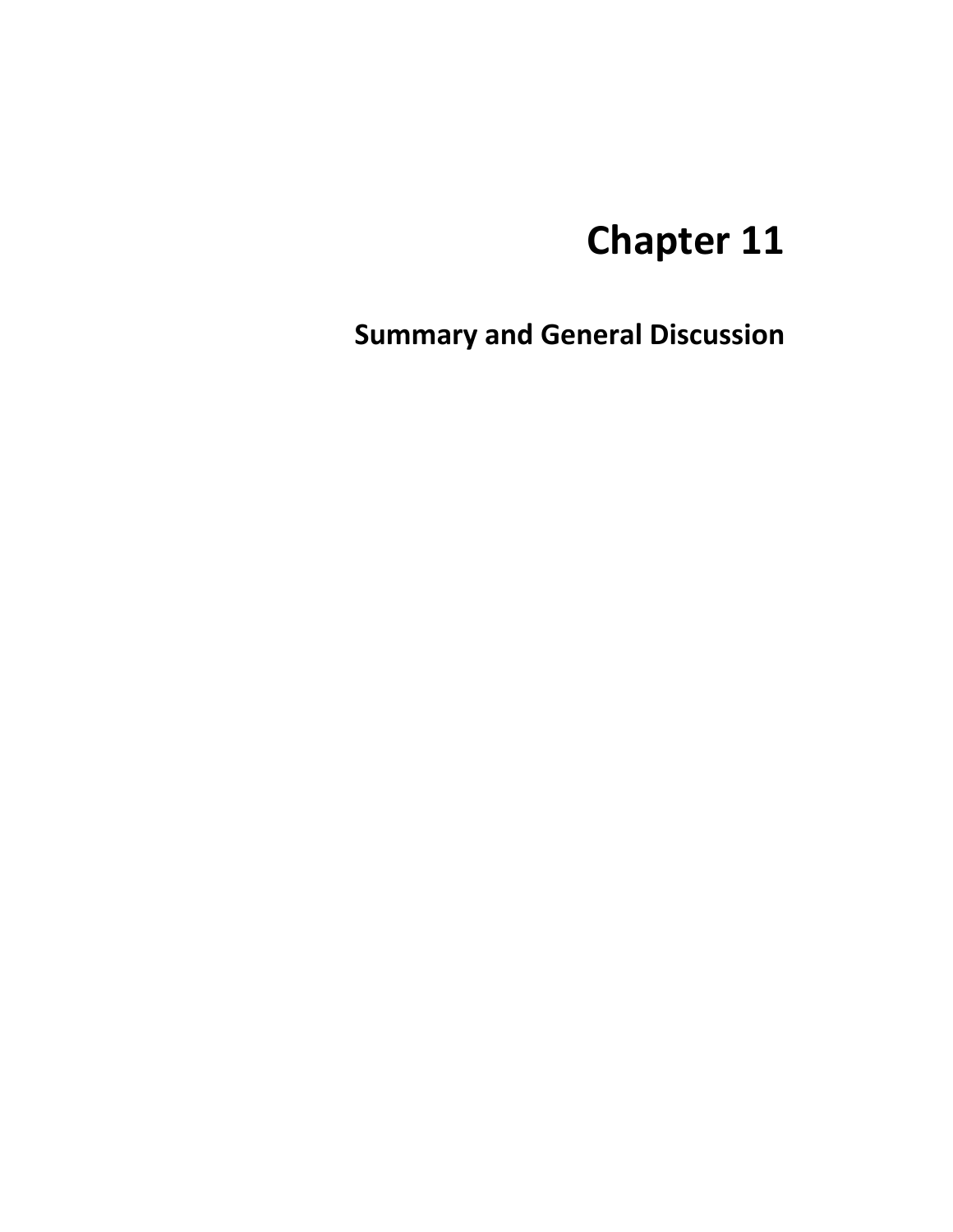The purpose of this thesis was to expand the knowledge of prognostic factors and outcome in early arthritis. The studies were performed using data from the early arthritis clinic (EAC) of the Jan van Breemen Institute, a large regional rheumatology clinic. The EAC was started in 1995 and has ongoing inclusions. More than 2000 patients have been included and followed since then. Demographic, clinical and laboratory data was used to gain more insight into the distinct nature the two autoantibody systems rheumatoid factor (RF) and antibodies to citrullinated proteins (ACPA), and to assess the prevalence of comorbidity in patients with RA.

**Chapter 2** examined whether single nucleotide polymorphisms (SNPs) and haplotypes in immune response genes and human leukocyte antigen (HLA) class II alleles are associated with radiographic progression in patients with early undifferentiated arthritis (UA). The increase in joint damage after two years follow-up was assessed on radiographs in Dutch Caucasians with early UA. The SE and interleukin (IL) 10 GGC haplotype were associated with severe progression, defined as an increase in Sharp/van der Heijde Score ≥5 points. The TNF-308 allele was associated with less radiologic damage, which was an unexpected finding, since this allele is associated with increased TNF-α production.

Chapters three to six concern ACPA. In **chapter 3** the frequency of the SE alleles and ACPA levels were compared in patients with arthralgia, early RA en established RA. When compared to the general population, patients with arthralgia were found to have a higher frequency of SE positivity, but when compared to early or established RA a lower frequency of SE positivity was found. Higher ACPA levels were associated with the presence of the SE alleles but only in arthralgia patients and not in early or established RA patients. Furthermore ACPA levels in arthralgia patients carrying the SE alleles were comparable to the levels found in early or established RA patients carrying the SE alleles. The results suggest that in an early stage the presence of the SE alleles may influence the risk for RA through an effect on ACPA levels.

To confirm earlier findings of the stability of ACPA over time, the increased IgM-RF frequency with age, and the correlation of IgM-RF with the acute phase response, a repository of serum samples of the Jan van Breemen Institute was used in **chapter 4**. In more than 22,000 samples from approximately 18,000 patients, RF and ACPA levels had been determined. The diagnosis was extracted from the diagnosis registration system. It appeared that in patients with RA ACPA status was more stable than RF status. Patients with another diagnosis than rheumatoid arthritis and negative for RF or ACPA seldom became positive. ACPA status was not related to age, but a positive RF status increased with age in patients with a diagnosis other than RA. The correlation between RF and ACPA levels and inflammatory factors was generally low.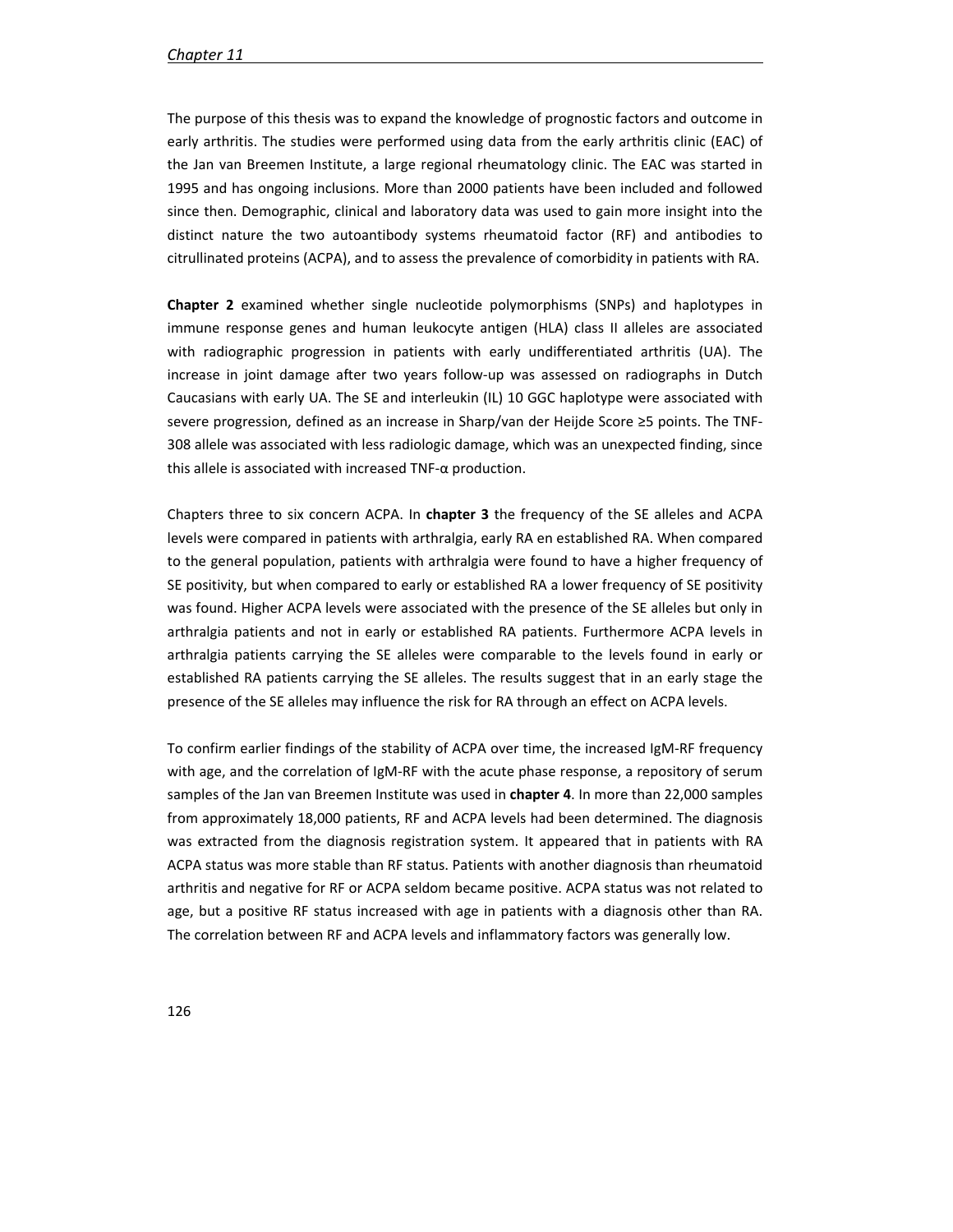In **Chapter 5** it was investigated whether RF or ACPA levels at baseline, and changes in the levels in the following year, are associated with disease activity and functional and radiological outcomes. After one year of follow-up, the median ACPA level had decreased by 31% compared to baseline levels and RF levels had decreased by 56%. But a change from negative to positive status of ACPA or RF was very rare. A positive autoantibody status was associated with the degree of joint damage after two years of follow-up. Changes in levels in the first year were not associated with outcome measures. It was concluded that ACPA and RF levels in the first year do not provide additional information on prediction of outcome at two years compared to the autoantibody status. It is more the presence than the levels of the autoantibodies that counts. Except for a change in RF status from positive to negative, autoantibody status is stable. It therefore does not seem useful to repeat these measurements in patients with early RA.

ACPA comprise a group of antibodies of which antibodies against cyclic citrullinated peptide (anti-CCP) are the most commonly used in clinical practice. Antibodies against mutated citrullinated vimentin (anti-MCV) is another ACPA. **Chapter 6** examined the association between RA disease activity and anti-MCV in patients with early RA or UA during the first two years follow-up. Both the anti-MCV levels and DAS28 decreased clearly in the first and second year. But an association between the anti-MCV and the DAS was very low. The specificity of the anti-MCV test was 92.3% and the sensitivity was 59.3%, and of the anti-CCP test 92.1 and 55.3%, respectively. Patients with a positive anti-MCV status had more joint damage on average at every visit and higher mean levels of inflammatory factors compared to anti-MCV negatives. To monitor the level of disease activity based on anti-MCV levels is not useful.

Chapters 7 to 10 address additional features in early RA. The effect of gender on the incidence and course of rheumatoid arthritis (RA) is complex and there is still debate about whether female sex is a marker of a more severe disease course. Whether there are gender differences in patients with early RA concerning disease activity, functional status, radiographic damage and the use of medication was determined in **chapter 7**. The same analyses were performed in two cohorts, in the EAC of the Jan van Breemen institute and in the two initial monotherapy groups of the BeSt trial. In both cohorts women have more disease activity during follow-up. In the EAC cohort, women had more functional impairment, whereas functionality was similar between genders in the BeSt trial. Furthermore, women receive more medication than men, while the radiographic progression rate is similar in the two groups. Additional other measures than medication may be needed to lower the higher burden of disease that is experienced by women.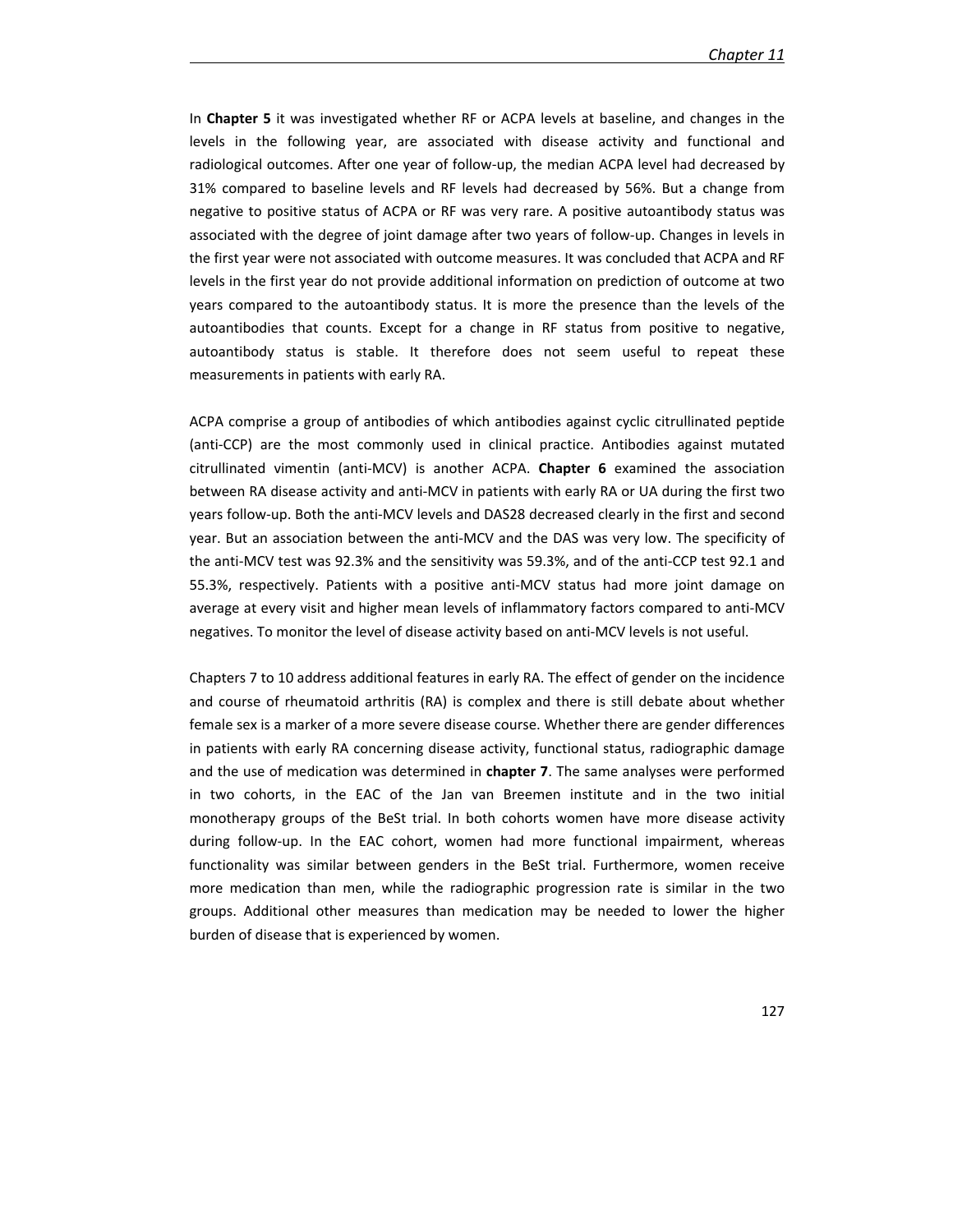Generalized osteoporosis is a well-known complication of RA. In **chapter 8** the prevalence of vertebral deformities in elderly patients with RA was examined, in relation to demographic and clinical variables. In 29% of a group of 98 patients aged ≥60 years vertebral deformities were found, which is higher than in the healthy population. Seven percent had two or more deformities. The prevalence of vertebral deformities was related to high age, RF positivity and low BMD at the hips. In women ESR was also associated with vertebral deformities. No significant difference was found at the lumbar spine.

In RA there often is early involvement of the hand and wrist, causing pain, limited range of motion and/or loss of muscle strength. It is important to gain insight into the sequence of these features in the hand and wrist and how they develop over time in order to provide adequate patient care. The aim of **chapter 9** was to determine the prevalence of hand and wrist symptoms, impairments and activity limitations in relation to disease duration in RA patients. Of all patients 94% suffered from at least one hand or wrist symptom, such as complaints of pain, stiffness, loss of muscle strength, etc. and 80% had at least one hand or wrist impairment. The most common impairment was stenosing tenosynovitis, which was present in 33% of the patients. Hand-related activity limitations were assessed with the Disability of Arm, Shoulder and Hand questionnaire (DASH). The median standardized DASH score of the arthritis patients was significantly higher than the normative DASH score for the general population. In **chapter 10** early predictors of stenosing tenosynovitis in the hand and hand-related activity limitations in patients with RA were identified. Stenosing tenosynovitis was predicted by difficulties with use of the hands indicated by the HAQ category score for grip (HAQ-hand) at the two-year follow-up. Hand-related activity limitations, defined as a DASH score above the normative score plus twice the SD, were present in 30% of the patients. Hand-related activity limitations were predicted by a high DAS28 and the presence of HAQ-hand at the 2-year follow-up.

### **Discussion**

A better understanding of the complex aetiology of RA will eventually lead to improved treatment of the disease. Central and mutually related factors in this respect are the genetic basis of RA and the role of autoimmunity.

#### **Genetic and serological factors**

128 Previous studies have shown that patients with RA can have a genetic predisposition which is also related to the prognosis of the disease.<sup>1-3</sup> The 'shared epitope' (SE) alleles are associated with the development of RA and with more joint damage, which is confirmed in several reports<sup>4,5</sup> as well as in this thesis. Beside the SE alleles there are other genetic factors that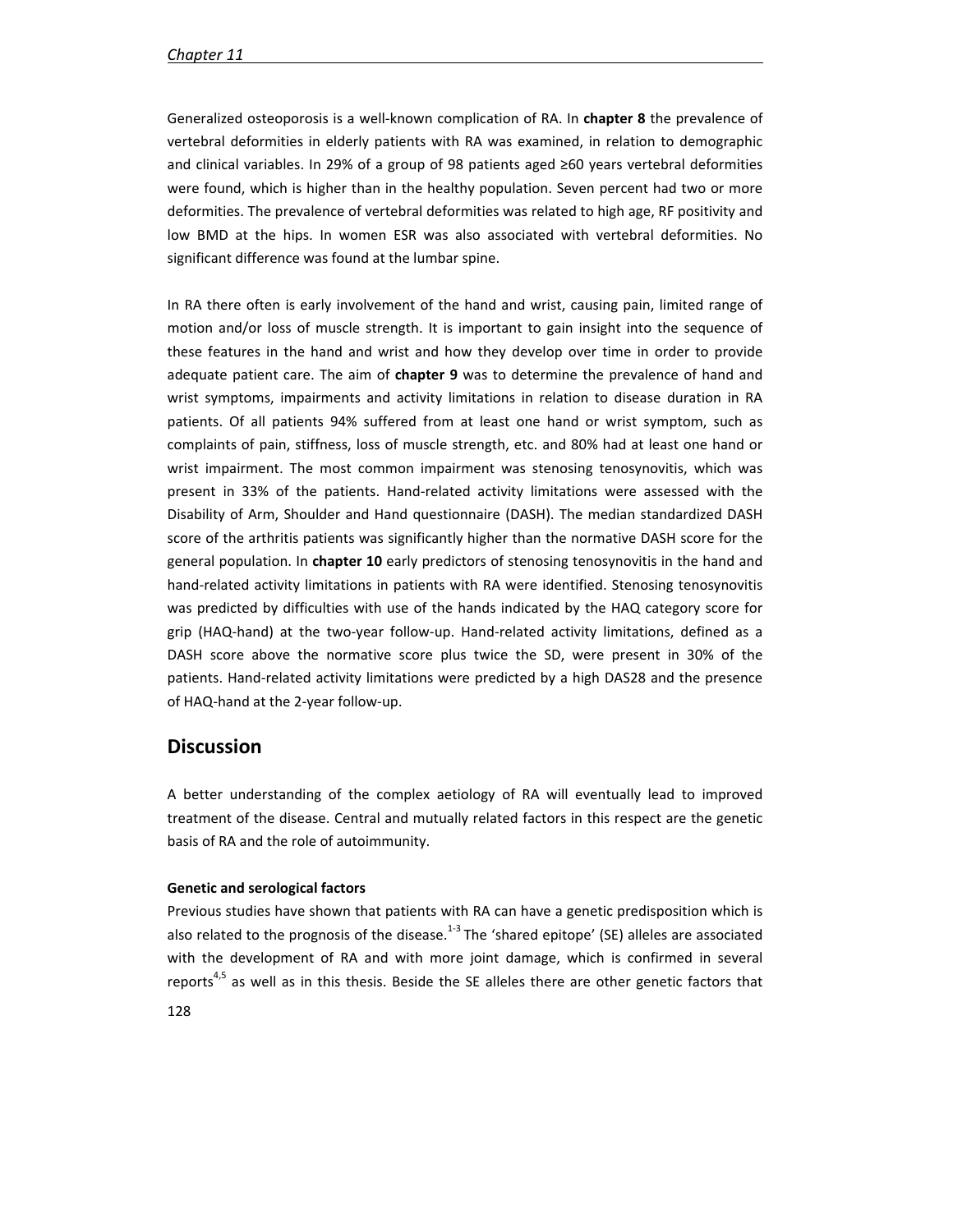contribute to a different radiographic progression between patients, $6-9$  but the prognostic value of genetic factors is not always obvious. This is illustrated by the finding that the Tumour Necrosis Factor (TNF)-308A allele is associated with less radiographic damage in this thesis, while previous research associated it with an increased TNF- $\alpha$  production,<sup>10</sup> leading to more joint damage. Additionally TNF-308A is in linkage disequilibrium with the DQA1\*05-  $DQB1*02$  haplotype, which is associated with a mild disease.<sup>11</sup> This might suggest that different genetic factors interact with each other or even overrule each other. Therefore the effect of a single SNP cannot always be interpreted and a (more) complete picture of all involved SNPs is needed. Due to genome-wide association studies (GWAS), more loci are identified, in a recent meta-analysis of GWAS seven new loci were identified.<sup>12</sup> At this time approximately 31 loci have been identified as susceptibility markers for RA in people of European ancestry, $12,13$  though these loci are predominantly associated with the subgroup of ACPA positive patients. Specific research is needed to find susceptibility loci for the subgroup of ACPA negative patients.

In earlier reports it was suggested that there is an interaction between the SE alleles and ACPA.<sup>14-16</sup> The contribution of the SE alleles to the development of arthritis is probably mediated by ACPA, this was found both in a cross-sectional and a prospective study.<sup>17</sup> The finding that only in ACPA positive arthralgia patients the SE is associated with a higher ACPA level, and not in RA patients, suggests that the SE only operates on ACPA levels in the early phase up to early arthritis.

ACPA status is an early, highly specific and stable marker for RA, indicative of an adverse disease course. Previous research has shown that ACPA are present in the preclinical phase of the disease<sup>18</sup> and precede IgM-RF in the preclinical phase.<sup>19</sup> ACPA has a higher specificity for RA compared to IgM-RF, distinguishing RA from other rheumatic diseases.<sup>20,21</sup> Prospective follow-up of RA patients showed that in time ACPA levels may decrease by a third to a half compared to the baseline measurement, however, this decrease in ACPA levels seldom leads to a change in status. ACPA status is more stable in time and with increasing age than IgM-RF status, $22-24$  which was confirmed in a large group of RA patients. Patients with early arthritis also demonstrate differences in prognosis depending on initial ACPA status, $25-27$  prospective follow-up added to this knowledge: antibodies against both CCP and MCV are similarly associated with increased radiographic progression. These data contribute to the suggestion that RA can be classified into two subsets by ACPA status.

While autoantibody status is a clear marker of disease outcome, this is not clear for autoantibody levels. Baseline levels of ACPA or IgM-RF are only moderately associated with radiographic progression and are not associated with other outcome measures. In particular,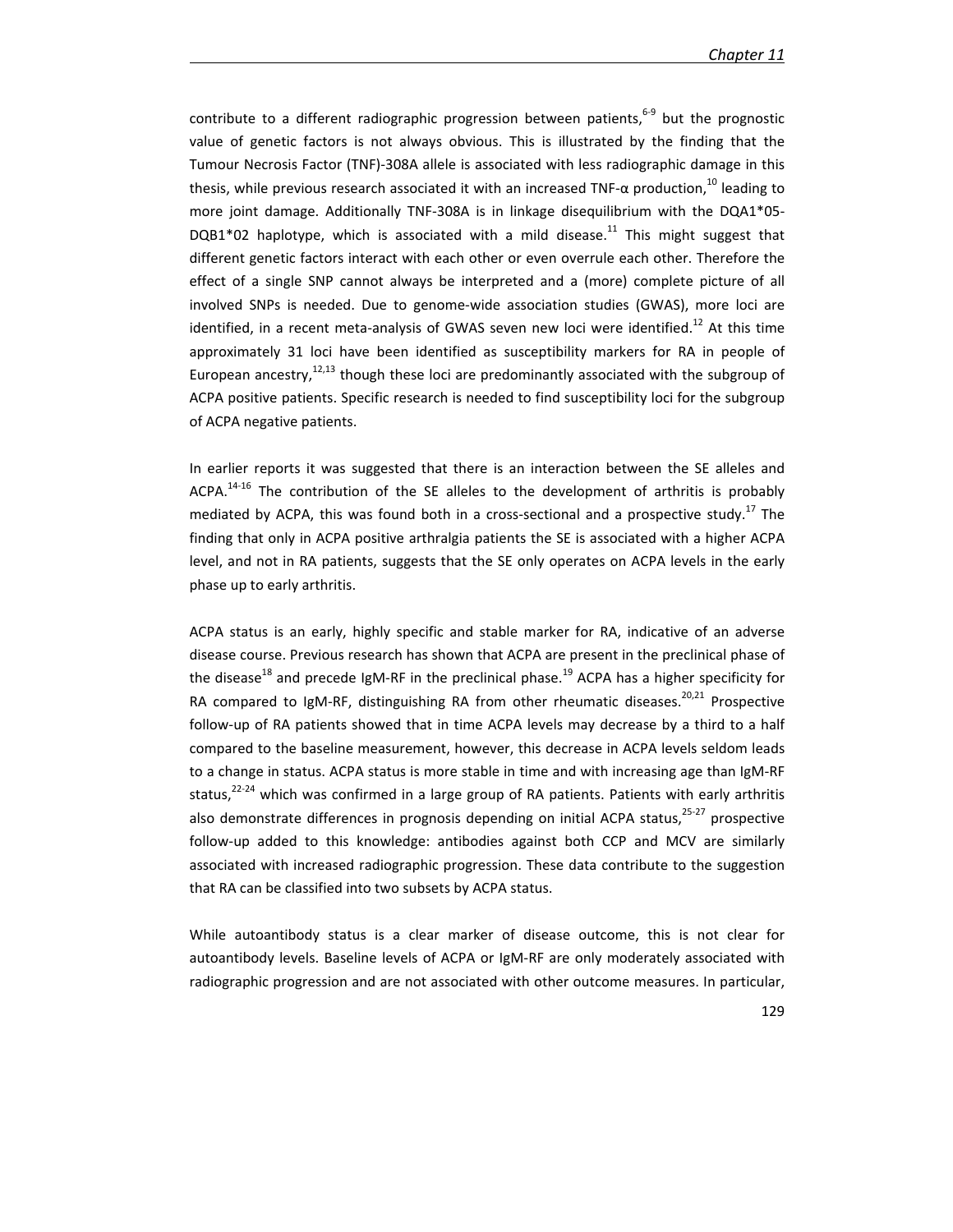changes in levels in the first year of disease were not associated with changes in disease outcome.<sup>28</sup> ACPA levels might be predictive in a subset of IgM-RF positive patients,<sup>29</sup> but at the moment there is insufficient information that autoantibody levels are useful as a marker of disease outcome in addition to knowledge of autoantibody status.

ACPA and IgM-RF represent two different autoantibody systems. ACPA appears to have a pathophysiological role in RA, $^{30,31}$  whereas IgM-RF is associated with infection and might be a consequence of the rheumatoid inflammation. IgM-RF levels correlate better with markers of inflammation than ACPA levels. ACPA levels respond less to anti-TNF treatment than IgM-RF levels and ACPA changes are not associated with disease activity unlike IgM-RF. $^{24,32}$  These results support the suggestion that ACPA is a disease specific marker, while IgM-RF is more a marker of inflammation.<sup>33</sup> Therefore interventions directed to suppress inflammation alone might not be enough to achieve control of the disease.

#### **Additional features**

Besides genetic and serological factors the disease course of RA is also influenced by other factors. Three additional topics, namely gender, hand function and osteoporosis were studied in the present thesis. In addition to previous reports it can be concluded that women have more disease activity then men, which leads to more frequent treatment changes in women compared to men. The net result is a similar radiological progression. Additional interventions may be necessary to decrease the higher disease burden that women with RA experience. Hormonal interventions have been tried with varying success.

The finding of frequent hand impairments in early RA, mainly flexor tendon synovitis, opens the way to develop specific interventions for this complication. Similarly, due to the frequent occurrence of osteoporosis in early RA, there is a need for more alertness for this comorbidity.

#### **Conclusion**

The results of this thesis support the emerging main division of RA into ACPA positive and negative disease subsets. Future research should search for a genetic basis for ACPA negative disease. For ACPA positive early disease optimal treatment needs to be established to further increase the rate of remission. Since ACPA appear to have pathogenetic significance, future interventions should not only focus on improved anti-inflammatory therapy, but also be directed at the modulation of the ACPA response itself. Future improvement of outcome and decreased effects of comorbidity will, as before, mainly depend on a better management of the underlying disease RA itself.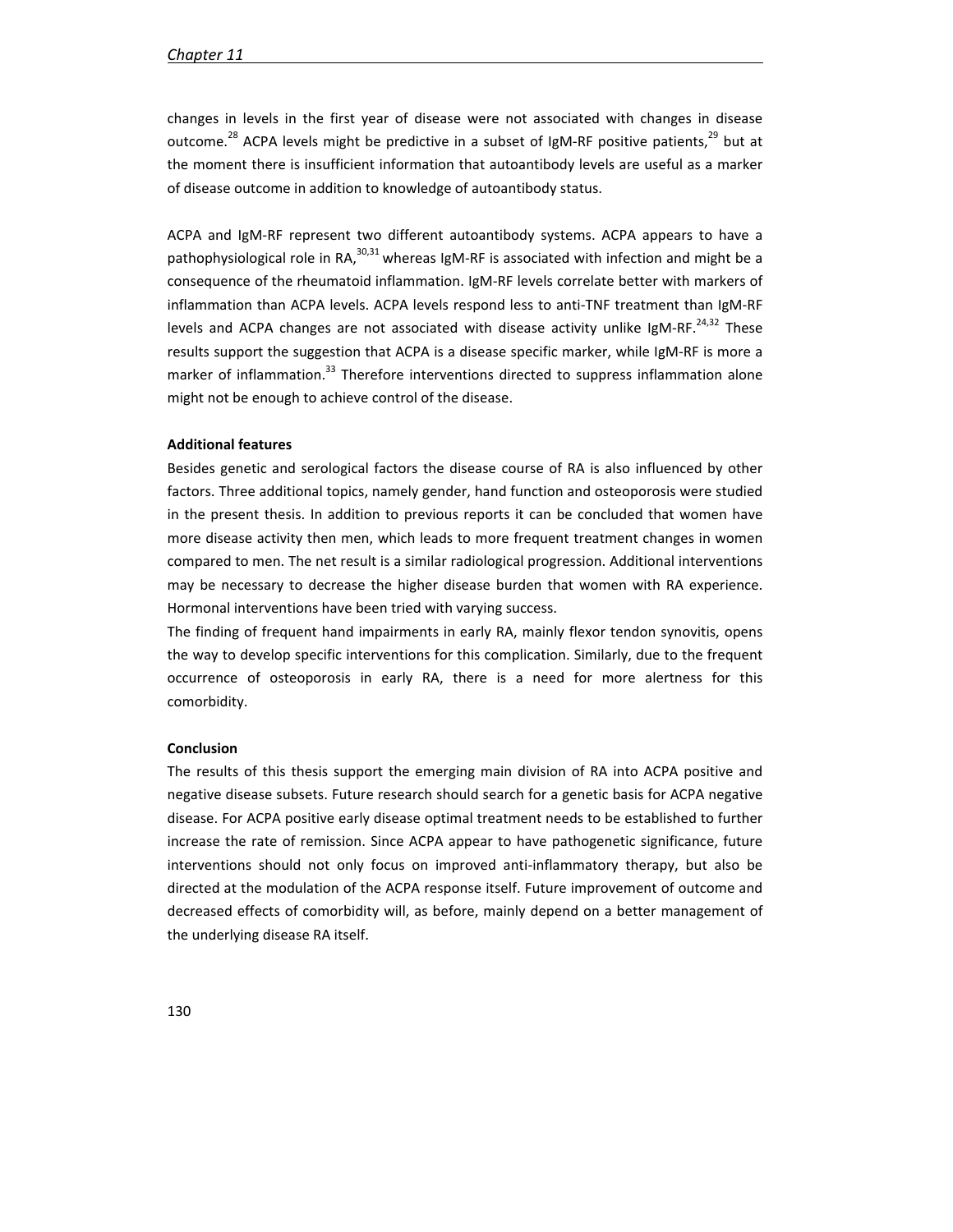## **References**

- 1. Griffin AJ, Wooley P, Panayi GS, Batchelor JR. HLA DR antigens and disease expression in rheumatoid arthritis. Ann Rheum Dis 1984;43[2]:218-21.
- 2. Furst DE. Predictors of worsening clinical variables and outcomes in rheumatoid arthritis. Rheum Dis Clin North Am 1994;20[2]:309-19.
- 3. Carrier N, Cossette P, Daniel C, Brum-Fernandes A, Liang P, Menard HA et al. The DERAA HLA-DR alleles in patients with early polyarthritis: protection against severe disease and lack of association with rheumatoid arthritis autoantibodies. Arthritis Rheum 2009;60[3]:698-707.
- 4. Emery P, Salmon M, Bradley H, Wordsworth P, Tunn E, Bacon PA et al. Genetically determined factors as predictors of radiological change in patients with early symmetrical arthritis. BMJ 1992;305[6866]:1387-9.
- 5. Mattey DL, Hassell AB, Dawes PT, Cheung NT, Poulton KV, Thomson W et al. Independent association of rheumatoid factor and the HLA-DRB1 shared epitope with radiographic outcome in rheumatoid arthritis. Arthritis Rheum 2001;44[7]:1529-33.
- 6. Doherty DG, Vaughan RW, Donaldson PT, Mowat AP. HLA DQA, DQB, and DRB genotyping by oligonucleotide analysis: distribution of alleles and haplotypes in British caucasoids. Hum Immunol 1992;34[1]:53-63.
- 7. Brinkman BM, Huizinga TW, Kurban SS, van der Velde EA, Schreuder GM, Hazes JM et al. Tumour necrosis factor alpha gene polymorphisms in rheumatoid arthritis: association with susceptibility to, or severity of, disease? Br J Rheumatol 1997;36[5]:516-21.
- 8. Lard LR, van Gaalen FA, Schonkeren JJ, Pieterman EJ, Stoeken G, Vos K et al. Association of the -2849 interleukin-10 promoter polymorphism with autoantibody production and joint destruction in rheumatoid arthritis. Arthritis Rheum 2003;48[7]:1841-8.
- 9. Khanna D, Wu H, Park G, Gersuk V, Gold RH, Nepom GT et al. Association of tumor necrosis factor alpha polymorphism, but not the shared epitope, with increased radiographic progression in a seropositive rheumatoid arthritis inception cohort. Arthritis Rheum 2006;54[4]:1105-16.
- 10. Bouma G, Crusius JB, Oudkerk PM, Kolkman JJ, von Blomberg BM, Kostense PJ et al. Secretion of tumour necrosis factor alpha and lymphotoxin alpha in relation to polymorphisms in the TNF genes and HLA-DR alleles. Relevance for inflammatory bowel disease. Scand J Immunol 1996;43[4]:456-63.
- 11. Verpoort KN, van Gaalen FA, van der Helm-van Mil AH, Schreuder GM, Breedveld FC, Huizinga TW et al. Association of HLA-DR3 with anti-cyclic citrullinated peptide antibody-negative rheumatoid arthritis. Arthritis Rheum 2005;52[10]:3058-62.
- 12. Stahl EA, Raychaudhuri S, Remmers EF, Xie G, Eyre S, Thomson BP et al. Genome-wide association study meta-analysis identifies seven new rheumatoid arthritis risk loci. Nat Genet 2010;42[6]:508- 14.
- 13. Plant D, Flynn E, Mbarek H, Dieude P, Cornelis F, Arlestig L et al. Investigation of potential non-HLA rheumatoid arthritis susceptibility loci in a European cohort increases the evidence for nine markers. Ann Rheum Dis 2010;69[8]:1548-53.
- 14. Hill JA, Southwood S, Sette A, Jevnikar AM, Bell DA, Cairns E. Cutting edge: the conversion of arginine to citrulline allows for a high-affinity peptide interaction with the rheumatoid arthritisassociated HLA-DRB1\*0401 MHC class II molecule. J Immunol 2003;171[2]:538-41.
- 15. van der Helm-van Mil AH, Verpoort KN, Breedveld FC, Huizinga TW, Toes RE, de Vries RR. The HLA-DRB1 shared epitope alleles are primarily a risk factor for anti-cyclic citrullinated peptide antibodies and are not an independent risk factor for development of rheumatoid arthritis. Arthritis Rheum 2006;54[4]:1117-21.
- 16. Kaltenhauser S, Pierer M, Arnold S, Kamprad M, Baerwald C, Hantzschel H et al. Antibodies against cyclic citrullinated peptide are associated with the DRB1 shared epitope and predict joint erosion in rheumatoid arthritis. Rheumatology (Oxford) 2007;46[1]:100-4.
- 17. Bos WH, Wolbink GJ, Boers M, Tijhuis GJ, de Vries N, van der Horst-Bruinsma IE et al. Arthritis development in arthralgia patients is strongly associated with anti-citrullinated protein antibody